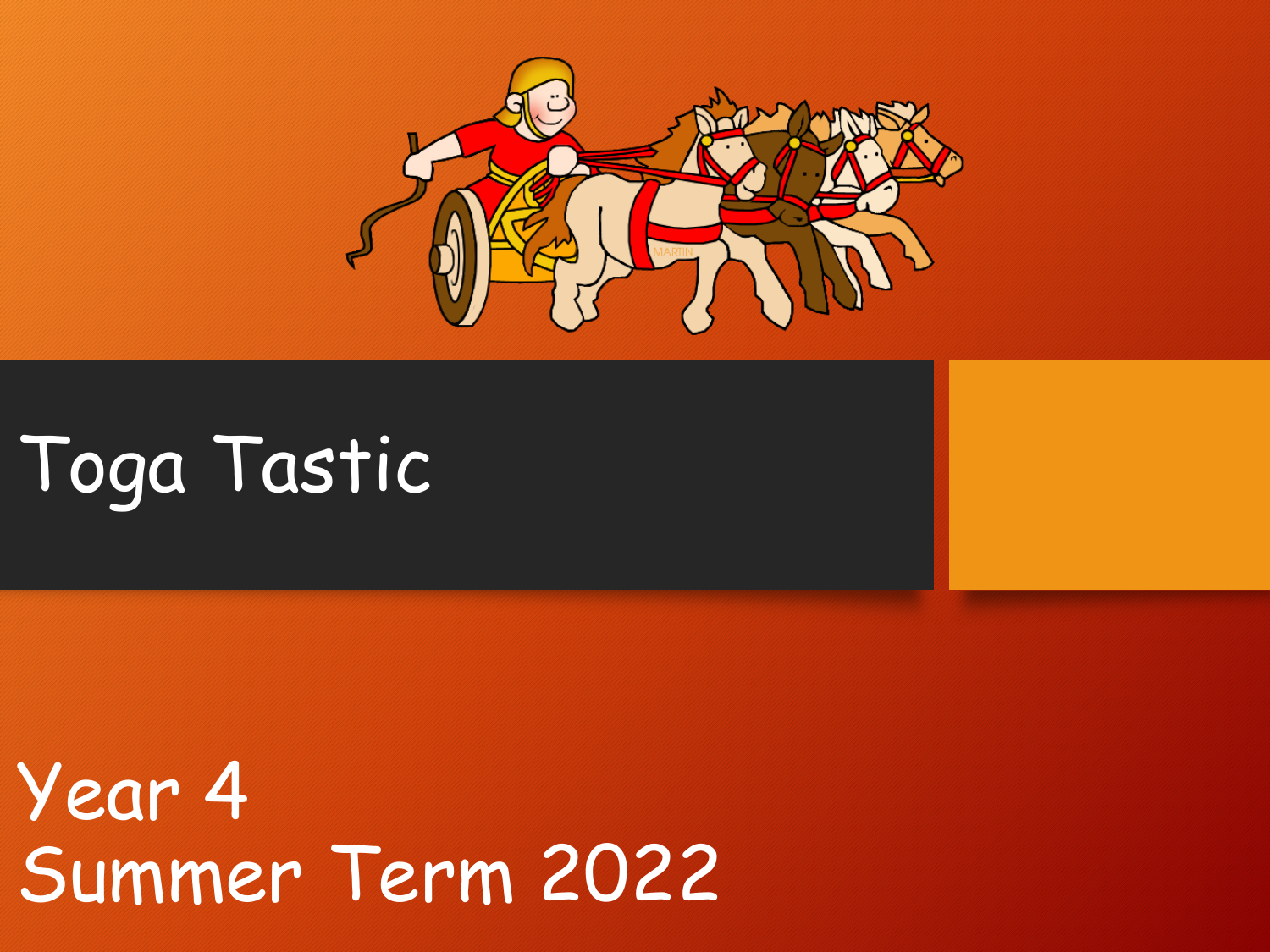#### SPARKLING STARTER We will explore Roman life by taking part in a 'Return of the Romans' workshop.



#### FABULOUS FINISH Roman Celebration Day!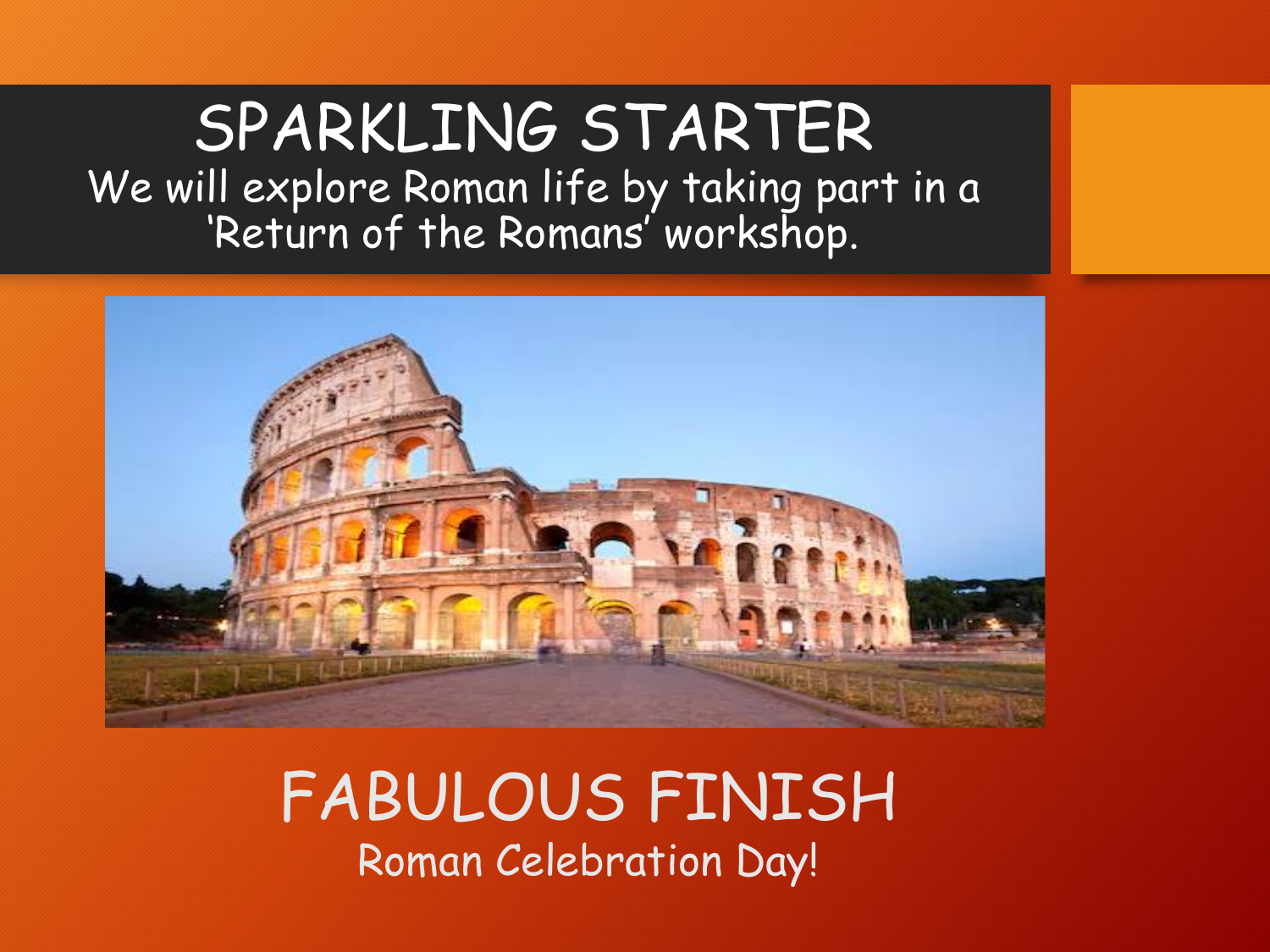### English

#### Class Text:

We will be looking at the text 'Escape from Pompeii' by Christine Balit and 'Romans on a rampage' by Jeremy Strong.

How can you help? Read with your child asking them key questions related to the text, for example, how does the character feel?

Look at different text genres with your child and discuss them together.



#### We will be writing:

- A story with an unfamiliar setting
- A recount
- A non-chronological report
- A discussion text
- An author study

We will also be learning and reciting poetry linked to the Romans.

#### Assessment:

The children will sitting termly tests in reading, grammar, punctuation and spelling.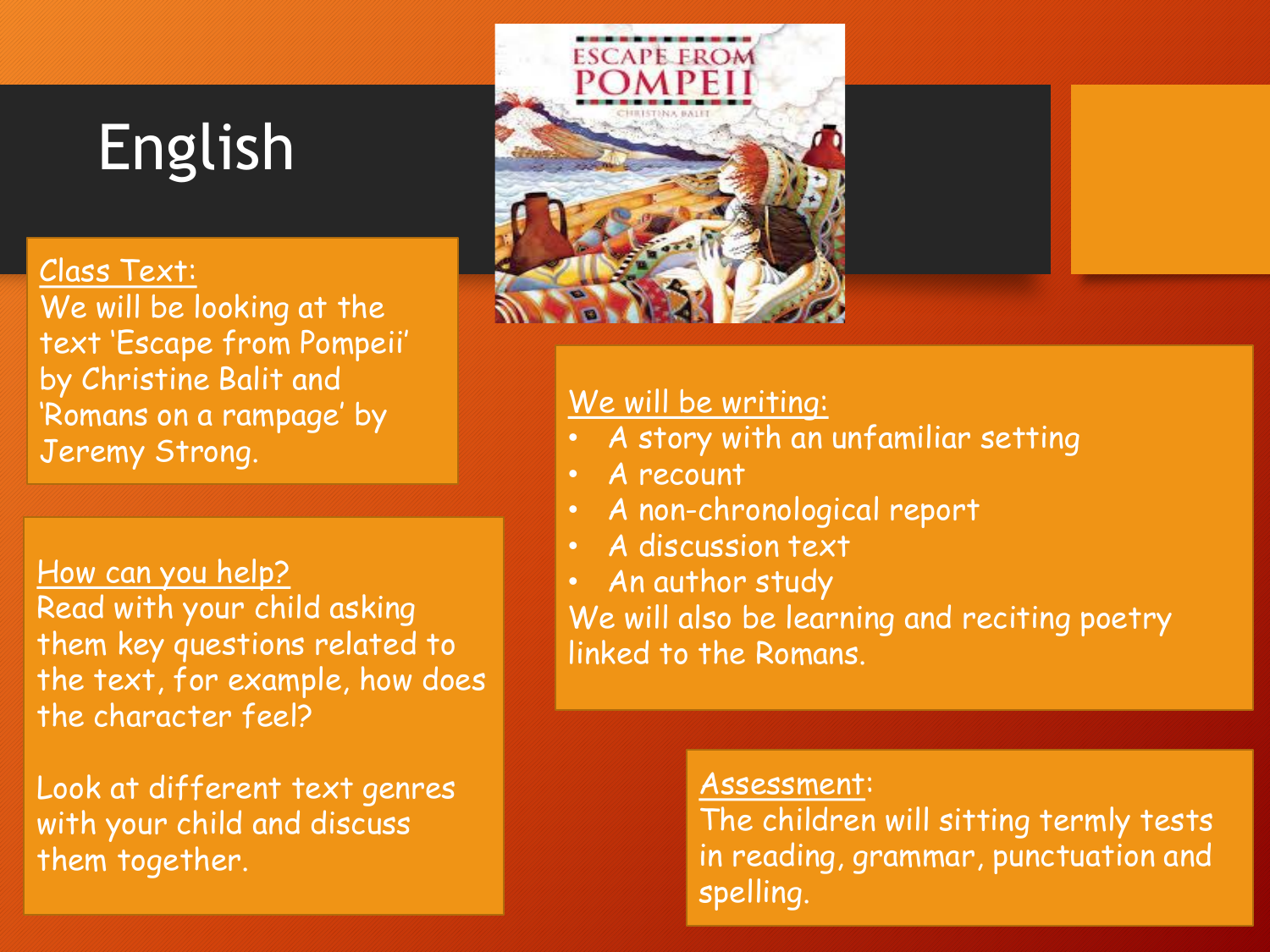### Maths

#### Overview:

- 2 12 times table
- **Fractions**
- **Money**
- **Symmetry**
- Co ordinates
- **Division**

How can you help? Encourage your child to learn their times tables and division facts. Discuss how, for example  $7 \times 6 = 42$ and  $6 \times 7 = 42$  so  $42/6=7$  and  $42/7=6$ You can use websites like:

How do we plan? We use the NECTM scheme of work alongside other materials. We also use a variety of practical equipment in our lessons.

> NCETM NATIONAL CENTRE FOR EXCELLENCE IN THE TEACHING OF MATHEMATICS

#### Assessment:

MATHS

 $X =$ 

The children will sit termly test in both arithmetic and reasoning. These tests will be used to inform future planning and teaching.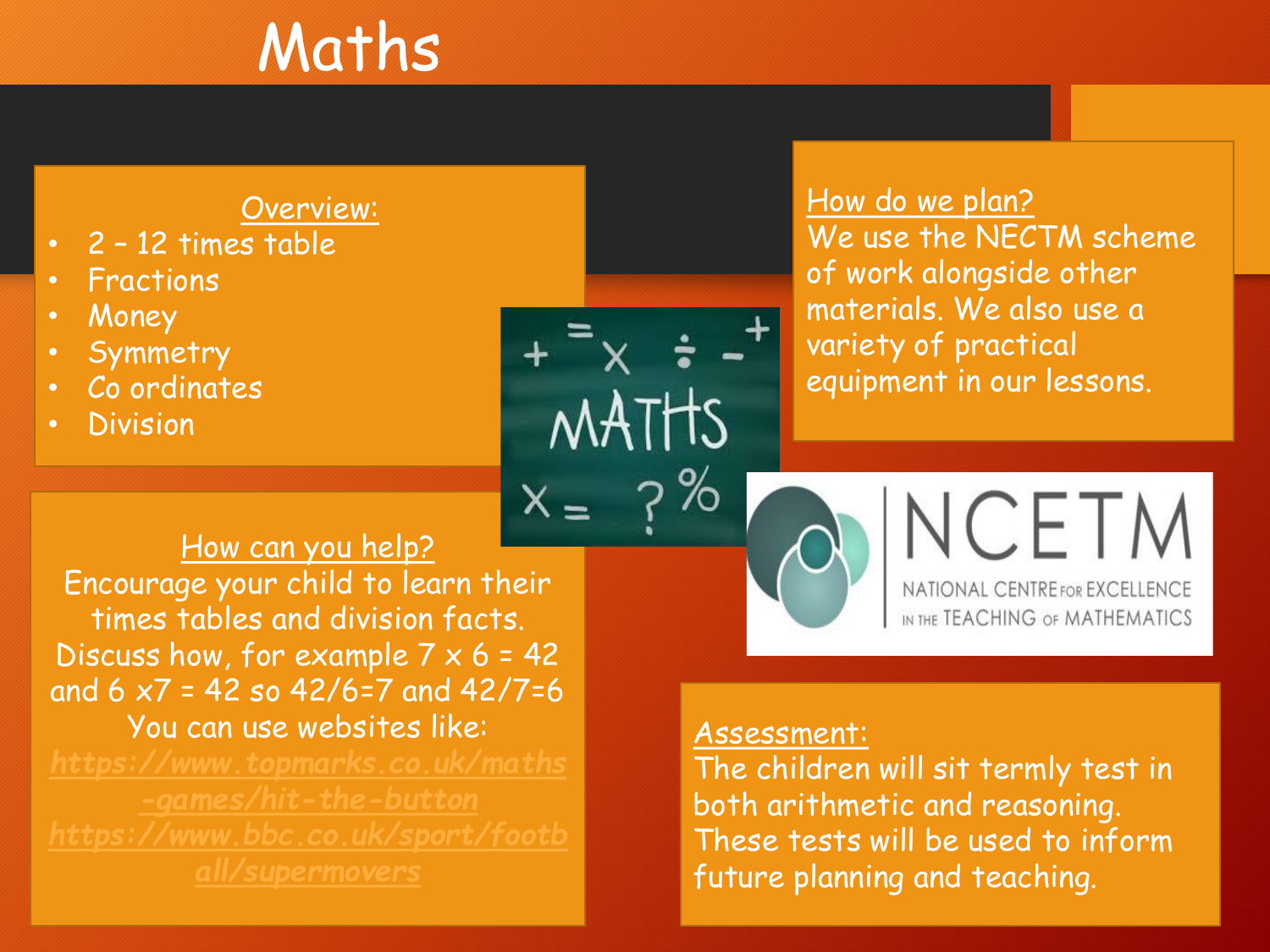#### **Science**

Our topic will be all about States of matter.

Topics we will cover are:

- Is it a liquid or a gas?
- What can gasses do?
	- Heating and Cooling
- Water what is it all about?
	- Evaporation
	- What is the water cycle?





### **Computing**

In Computing, we will be using Purple mash to make online animations. Then we will be using various platforms to make online music.

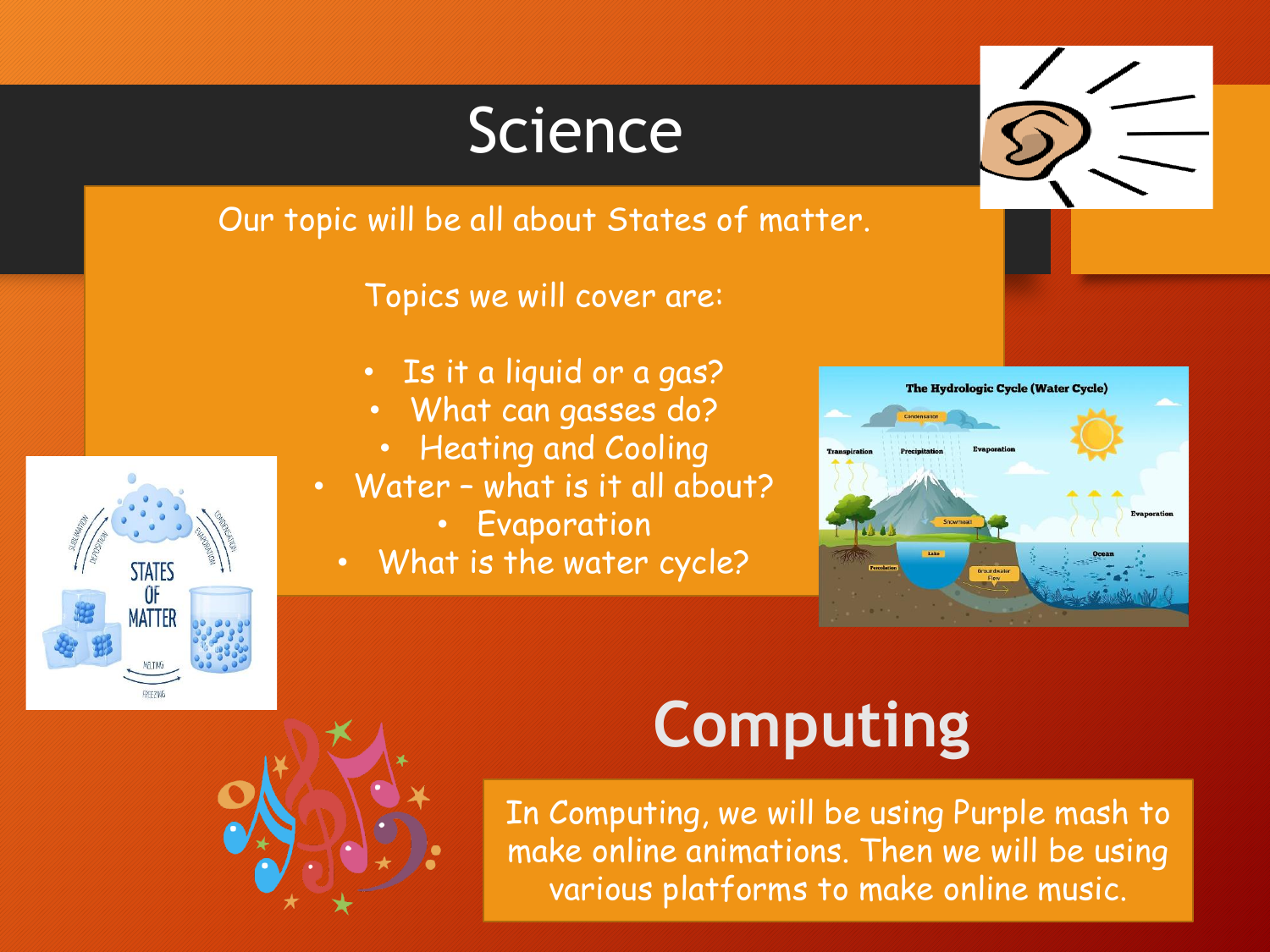

### History

As part of our History topic, we will be researching life in Roman times using primary and secondary sources and identifying why the Romans invaded Britain. We will use all information collected to build up a picture of the past.

### Art/DT

We will use our sketchbooks to collect research and record our ideas. We will use our ideas and research to help us sketch our own picture of the Colosseum, which we will then paint. We will also be looking at Roman food and making our own Roman bread. We shall also be creating Roman shields to use in a pretend Roman battle.

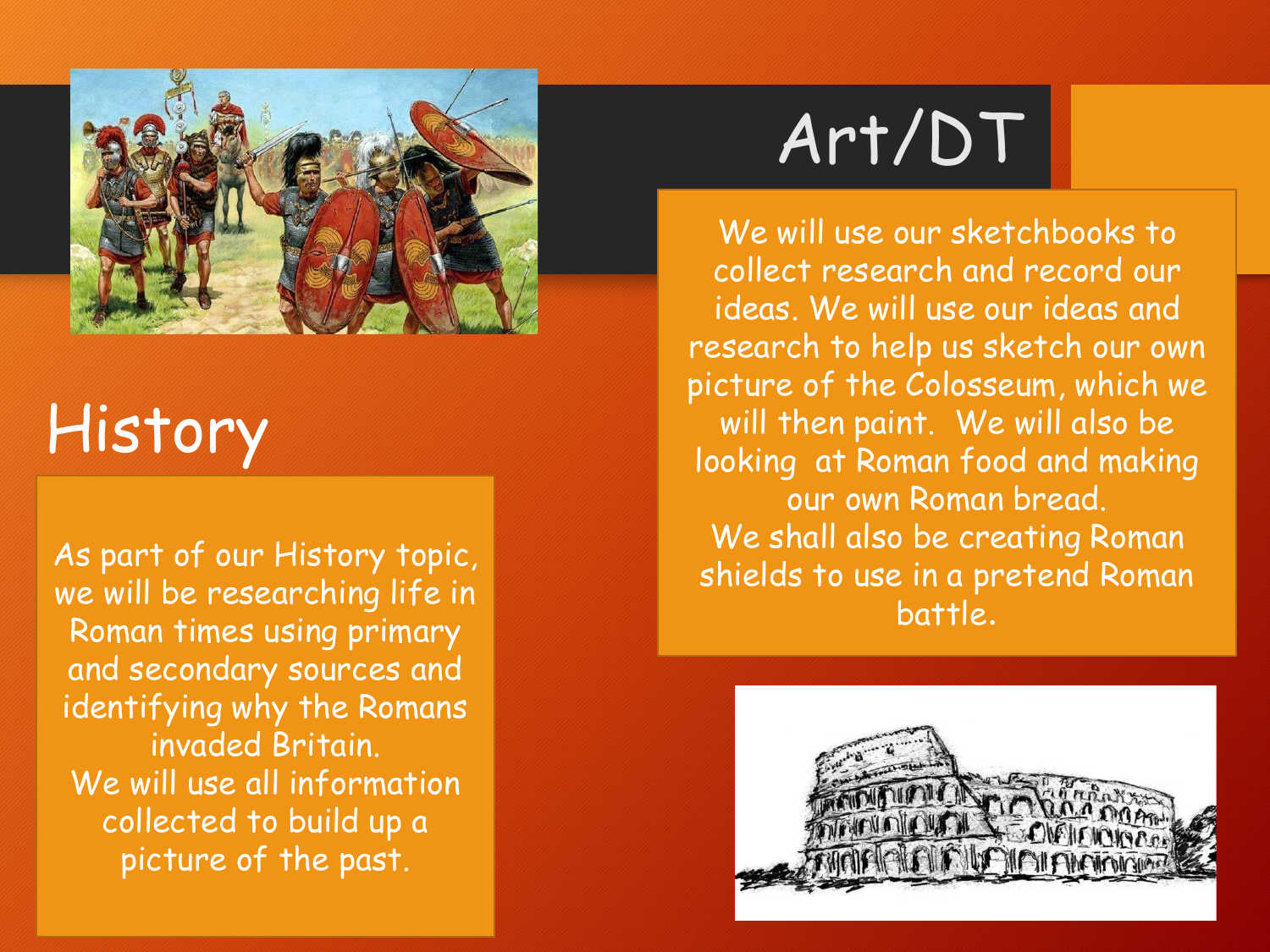### Music

In Music, we will be following the schools music programme Charanga and singing Mama Mia.



RE

## French

We will be learning to say words and phrases in French linked to Food and describing people using the programme Salut.

In RE, we will be focusing on Buddhism and it's practices and rules. Then the importance of church to Christians.

## PSHE

PE

In PE, we will continue with swimming. In addition, the children will practise their athletics skills in Summer 1 and cricket in Summer 2.

Our PSHE lessons will be focused around the theme of economic well-being, healthy changes and SRE.